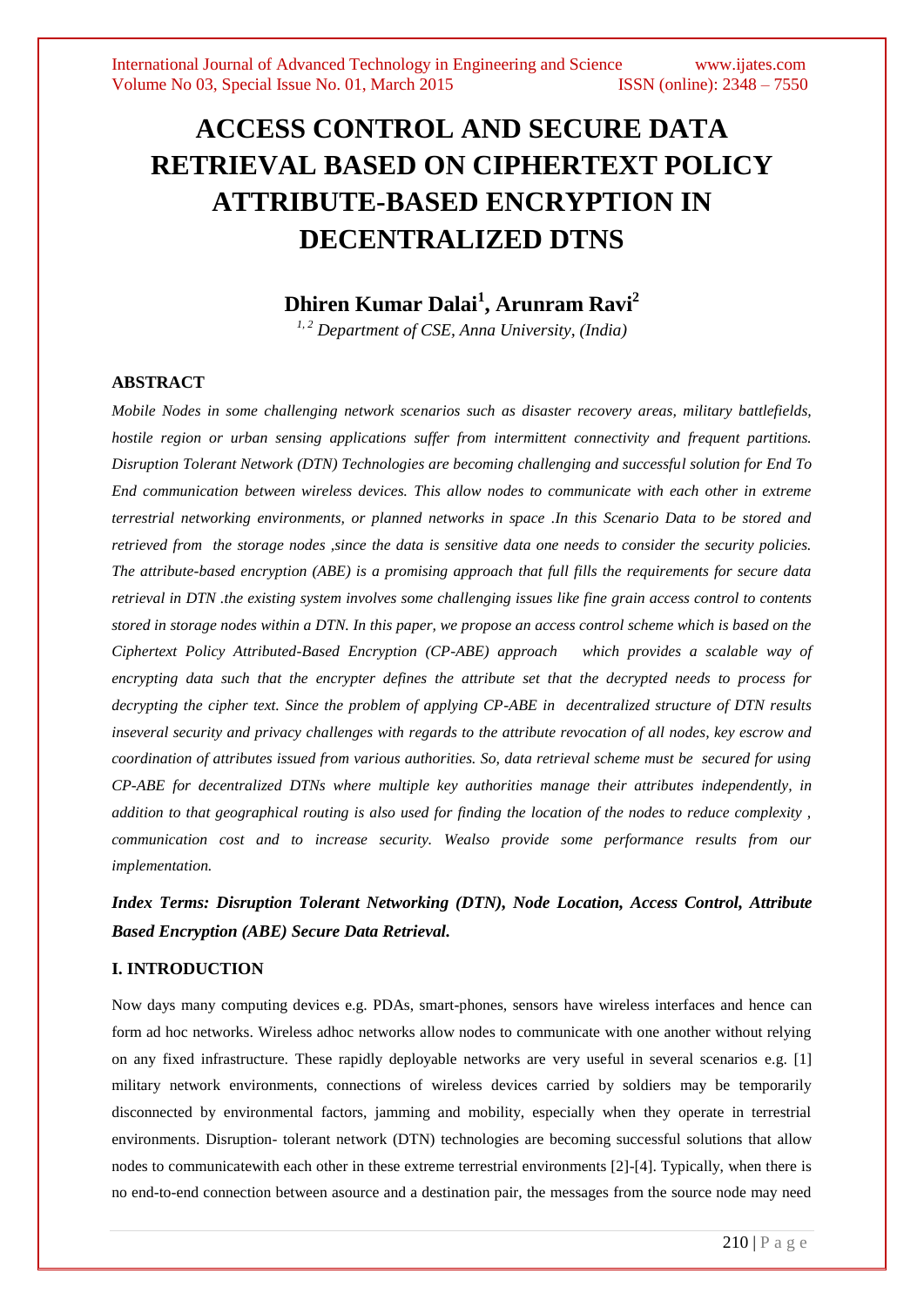to wait in the intermediate nodes for a substantial amount of time until the connection would be eventually established.For storage and replicate the data storage node is introduced [5][6]where authorized mobile nodes can access the necessary information quickly. Many military applications require increased protection of confidential data including access control methods that are cryptographically enforced [7], [8]. In many cases, it is desirable to provide differentiated access services such that data access policies are defined over user attributes or roles, which are managed by the key authorities. Multiple key authorities manage their attribute independently in DTN [9], [10]. The concept of attribute-based encryption (ABE) [11]–[14] is a promising approach that fulfils the requirements for secure data retrieval in DTNs. ABE features a mechanism that enables an access control over encrypted data using access policies and ascribed attributes among private keys and ciphertexts. Especially, ciphertext-policy ABE (CP-ABE) provides a scalable way of encrypting data such that the encryptor defines the attribute set that the decryptor needs to possess in order to decrypt the ciphertext [13]. Thus, different users are allowed to decrypt different pieces of data per the security policy. However, the problem of applying the ABE to DTNs introduces several security and privacy challenges. Since some users may change their associated attributes at some point (for example, moving their region), or some private keys might be compromised, key revocation (or update) for each attribute is necessary in order to make systems secure. However, this issue is even more difficult, especially in ABE systems, since each attributes conceivably shared by multiple users (henceforth, we refer to such a collection of users as an attribute group). This implies that revocation of any attribute or any single user in an attribute group would affect the other users in the group. For example, if a user joins or leaves an attribute group, the associatedattribute key should be changed and redistributed to all the other members in the same group for backward or forward secrecy. It may result in bottleneck during rekeying procedure or security degradation due to the windows of vulnerability if the previous attribute key is not updated immediately.

One more challenging issue is Key escrow problems ,CP-ABE, authority's master secret key is used to generates private keys of users associated set of attributes. So, the key authority can decrypt every cipher text addressed to specific users by generating their attribute keys. If the key authority is compromised by adversaries when deployed in the hostile environments, this could be a potential threat to the data confidentiality or privacy especially when the data is highly sensitive. The key escrow is an inherent problem even in the multipleauthority systems as long as each key authority has the whole privilege to generate their own attribute keys with their own master secrets. Since such a key generation mechanism based on the single master secret is the basic method for most of the asymmetric encryption systems such as the attribute- based or identity-based encryption protocols removing escrow in single or multiple-authority CP-ABE is a pivotal problem. The last challenge is the coordination of attributes issued from different authorities. When multiple authorities manage and issue attribute keys to users independently with their own master secrets, it is very hard to define fine-grained access policies over attributes issued from different authorities. For example, suppose that attributes "role 1" and "region 1" are managed by the authority A, and "role 2" and "region 2" are managed by the authority B. Then, it is impossible to generate an access policy (("role 1" OR "role 2") AND ("region 1" or "region 2")) in the previous schemes because the OR logic between attributes issued from different authorities cannot be implemented. This is due to the fact that the different authorities generate their own attribute keys using their own independent and individual master secret keys. Therefore, general access policies, such as " -out-of- " logic, cannot be expressed in the previous schemes, which is a very practical and commonly required access policy logic.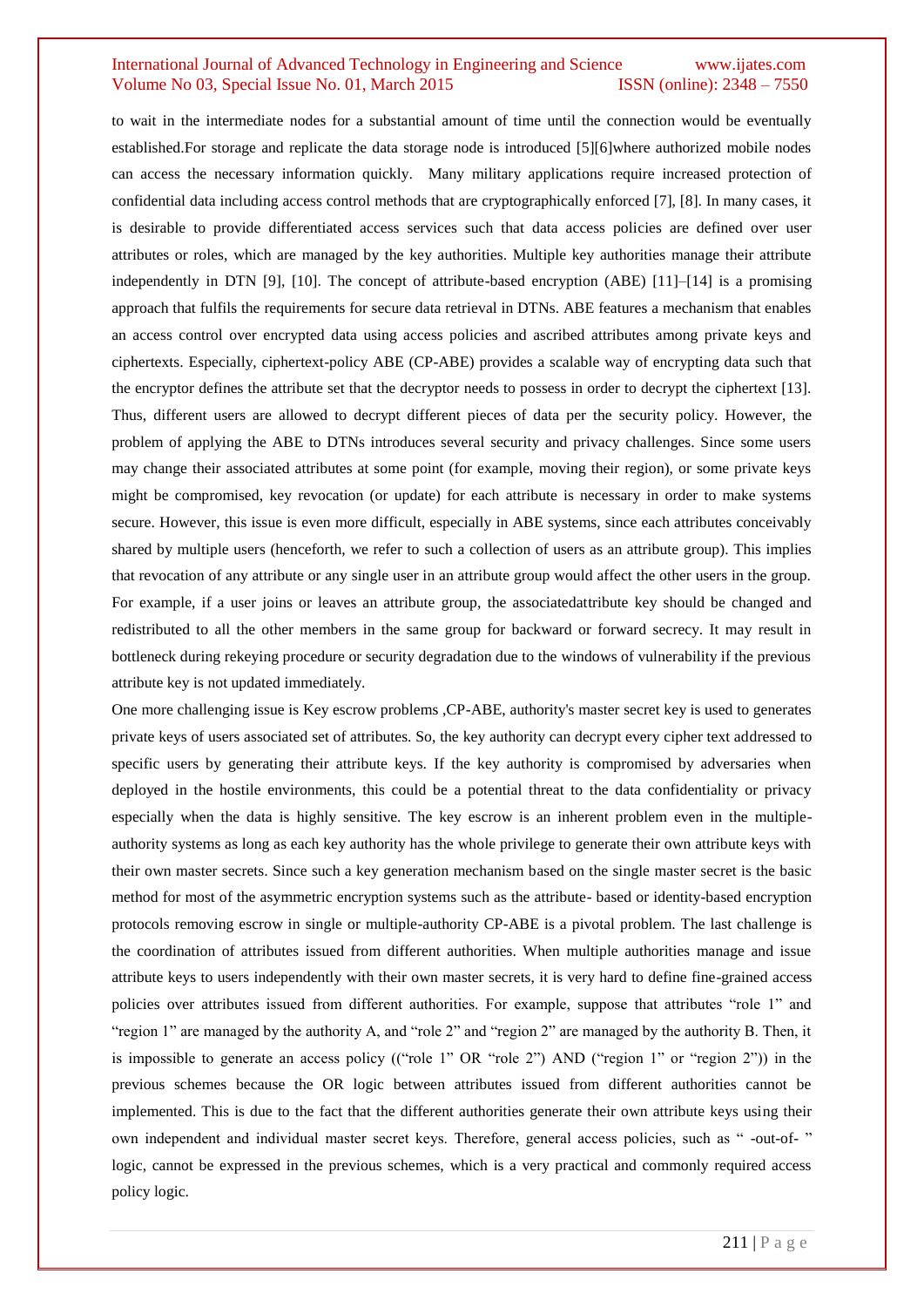**Objectives**: 1.Immediate attribute revocation enhances backward/forward secrecy of confidential data by reducing the windows of vulnerability.

2.Encryptor's can define a fine-grained access policy using any monotone access structure under attributes issued from any chosen set of authorities.

3. The key escrow problem is resolved by an escrow-free key issuing protocol that exploits the characteristic of the decentralized DTN architecture.

4. Location tracking to reduce communication cost.

#### *A. Related Work*

ABE comes in two flavors called key-policy ABE (KP-ABE)andciphertext-policy ABE (CP-ABE). In KP-ABE, the encryptor only gets to label a ciphertext with a set of attributes. The key authority chooses a policy for each user that determines which ciphertexts he can decrypt and issues the key to each user by embedding the policy into the user's key. However the roles of the ciphertexts and keys are reversed in CP-ABE. In CP-ABE, the ciphertext is encrypted with an access policy chosen by an encryptor, but a key is simply created with respect to an attributes set. CP-ABE is more appropriate to DTNs than KP-ABE because it enables encryptorssuch as a commander to choose an access policy on attributes and to encrypt confidential data under the access structure via encrypting with the corresponding public keys or attributes [4], [7], [15] location of node tracked to reduce overhead [18].

#### **II. OVERVIEW OF THE SYSTEM**

The proposed system to develop the CP-ABE is a promising cryptographic solution to the access control issues shown in Figure 1.



**Fig. 1: System Architecture**

#### *System Description and Assumptions*

Fig. 1 shows the architecture of the DTN. The architecture consists of the following system entities.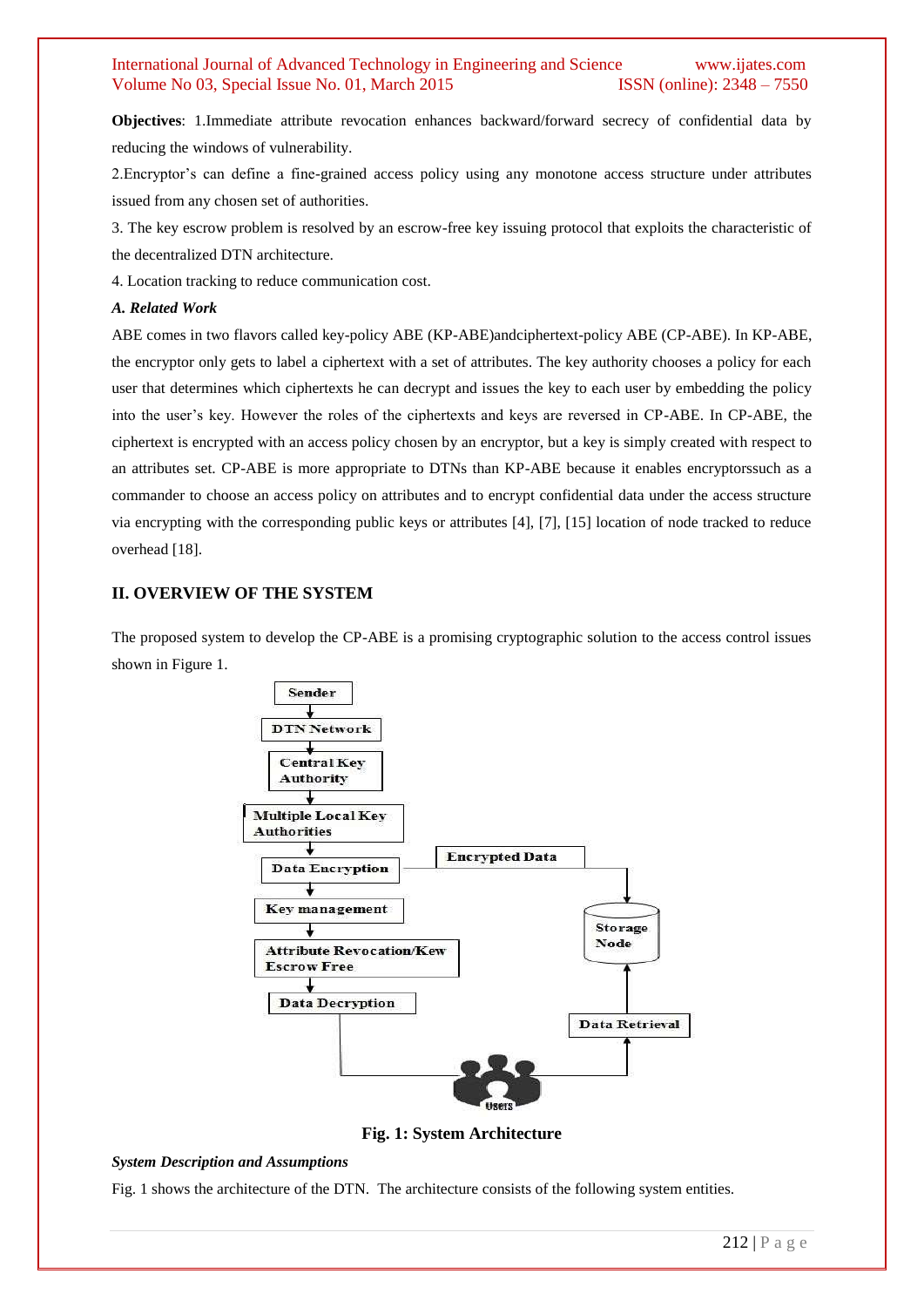**1) Key Authorities:** They are key generation centres that generate public/secret parameters for CP-ABE. The key authorities consist of a central authority and multiple local authorities. We assume that there are secure and reliable communication channels between a central authority andeach local authority during the initial key setup and generation phase. Each local authority manages different attributes and issues corresponding attribute keys to users.They grant differential access rights to individual users based on the users' attributes. The key authorities are assumed to be honest-but-curious. That is, they will honestly execute the assigned tasks in the system; however they would like to learn information of encrypted contents as much as possible. 2) Storage node: This is an entity that stores data from senders and provide corresponding access to users. It may be mobile or static [4], [5]. Similar to the previous schemes, we also assume the storage node to be semi trusted, that is honest-but-curious.

**3) Sender:** This is an entity who owns confidential messagesOr data (e.g., a commander) and wishes to store them into the external data storage node for ease of sharing or for reliable delivery to users in the extreme networking environments. A sender is responsible for defining (attribute based) access policy and enforcing it on its own data by encrypting the data under the policy before storing it to the storage node.

**4) User:** This is a mobile node who wants to access the data stored at the storage node (e.g., a soldier). If a user possesses a set of attributes satisfying the access policy of the encrypted data defined by the sender, and is not revoked in any of the attributes, then he will be able to decrypt theciphertext and obtain the data.

**5) Attribute Revocation:** Revocation of users in cryptosystems is a well studied but nontrivial problem. Revocation is even more challenging in attribute-based systems, given that each attribute possibly belongs to multiple different users, whereas in traditional PKI systems public/private key pairs are uniquely associated with a single user. In principle, in an ABE system, attributes, not users or keys, are revoked. Backward and forward Secrecy: In the context of ABE, backward secrecy means that any user who comes to hold an attribute (that satisfies the access policy) should be prevented from accessing the plaintext of the previous data exchanged before he holds the attribute. On the other hand, forward secrecy means that any user who drops an attribute should be prevented from accessing the plaintext of the subsequent data exchanged after he drops the attribute, unless the other valid attributes that he is holding satisfy the access policy.

Since the key authorities are semi-trusted, they should be deterred from accessing plaintext of the data in the storage node; meanwhile, they should be still able to issue secret keys to users. In order to realize this somewhat contradictory requirement, the central authority and the local authorities engage in the arithmetic 2PC protocol with master secret keys of their own and issue independent key components to users during the key issuing phase. The 2PC protocol prevents them from knowing each other's master secrets so that none of them can generate the whole set of secret keys of users individually. Thus, we take an assumption that the central authority does not collude with the local authorities (otherwise, they can guess the secret keys of every user by sharing their master secrets).

**6) Location Tracking:** A simple scheme is presented for geographic forwarding that is similar to Cartesian routing. Each node determines its own geographic position using a mechanism such as GPS; positions consist of latitude and longitude. A node announces its presence, position, and velocity to its neighbours (other nodes within radio range) by broadcasting periodic HELLO packets. Each node maintains a table of its current neighbours" identities and geographic positions. The header of a packet destined for a particular node contains the destination's identity as well as its geographic position. When node needs to forward a packet toward location P, the node consults its neighbour table and chooses the neighbour closest to P. It then forwards the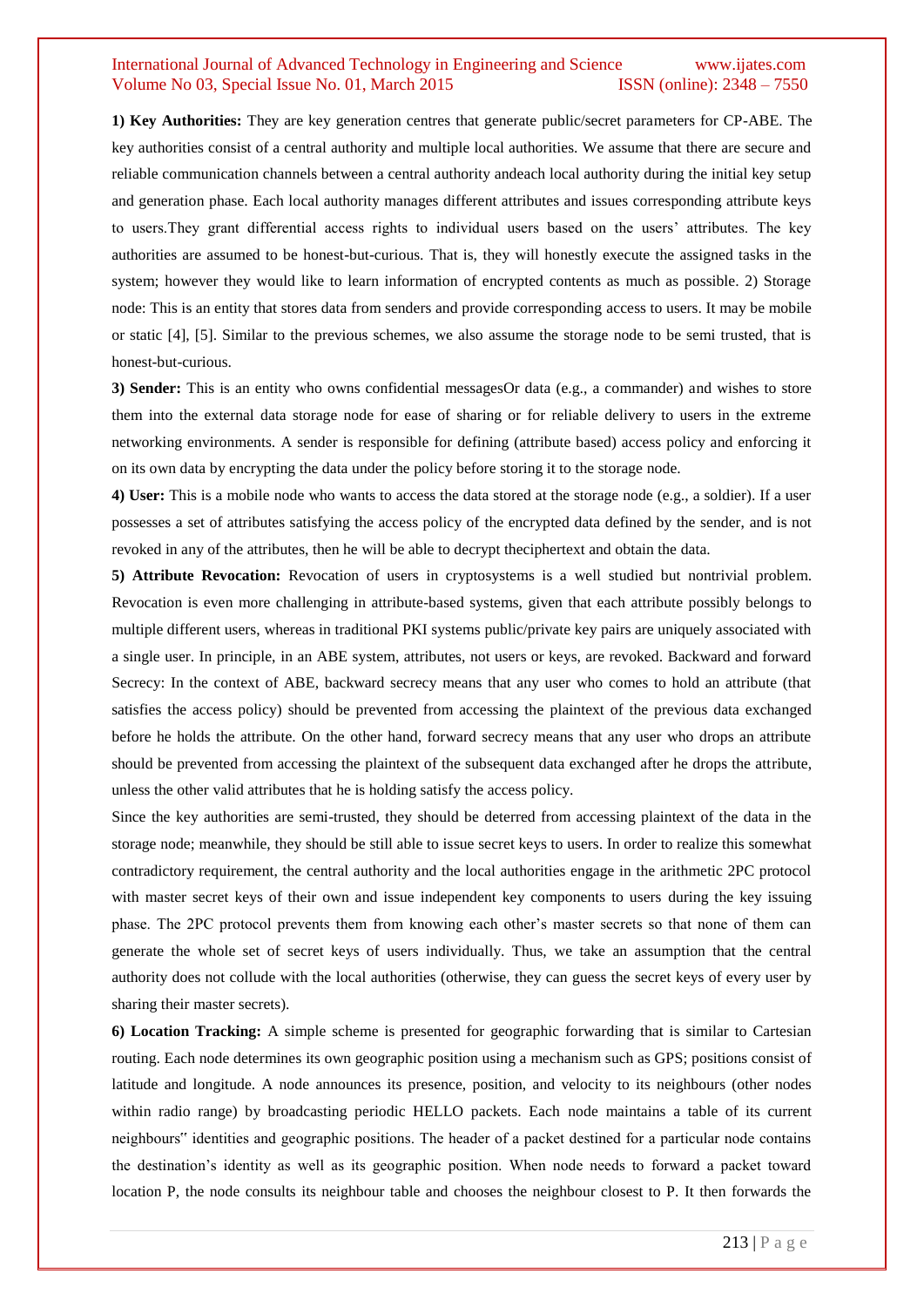packet to that neighbour, which itself applies the same forwarding algorithm. The packet stops when it reaches the destination.

#### **III. PROPOSED SCHEME**

In this section, we provide a multiauthority CP-ABE scheme for secure data retrieval in decentralized DTNs. Each local authority issues partial personalized and attribute key components to a user by performing secure 2PC protocol with the central authority. Each attribute key of a user can be updated individually and immediately. Thus, the scalability and security can be enhanced in the proposed scheme

```
Scheme Construction
```
The concept of CP-ABE is

- Private key assigned to "attributes"
- Cipher text associated with "access policy"
- Can decrypt only when attributes satisfy policy.

Central key Authority:

1. Choose a random exponent β∈ R Z\*p.

Let h=g  $β$ 

2. Masters (secret key)/public key

PKCA=h MKCA=β.

Local Key Authority

1. Choose a random exponent αi∈ R Z\*p.

2. Masters (secret key)/public key pair is

PKAi=e (g,g)αi,MK Ai=αi.

An efficient and secure data retrieval method using CP-ABE is used for decentralized DTNs where multiple key authorities manage their attributes independently. The inherent key escrow problem is resolved such that the confidentiality of the stored data is guaranteed even under the hostile environment where key authorities local and central might be compromised or not fully trusted.

Key Generation: (MK, L): The key generation algorithm runs by CA. It takes as input the Master key of CA and the set of attributes L for user, then generate the secret key SK

#### **3.1 Algorithm for Key Generation**

A trusted party chooses and publishes a (large) prime *p* and an integer *g*having large prime order in F\*p

1. Select a large prime number p.

i. Choose a secret integer a.

ii. Compute  $A ≡ ga(mod p)$ .

iii. Choose a secret integer b.

iv. Compute  $B \equiv gb \pmod{p}$ .

2. Masters (secret key)

Compute the number Ba(mod p). Compute the number Ab(mod p).

The shared secret value is  $Ba \equiv (gb)a \equiv gab \equiv (ga)b \equiv Ab (mod p)$ .

Data Encryption: Here when a sender wants to deliver its confidential data M, he defines the tree access structure T over the universe of attributes L, encrypts the data under to enforce attribute-based access control on the data, and stores it into the storage node. The encryption algorithm takes as input the message M, public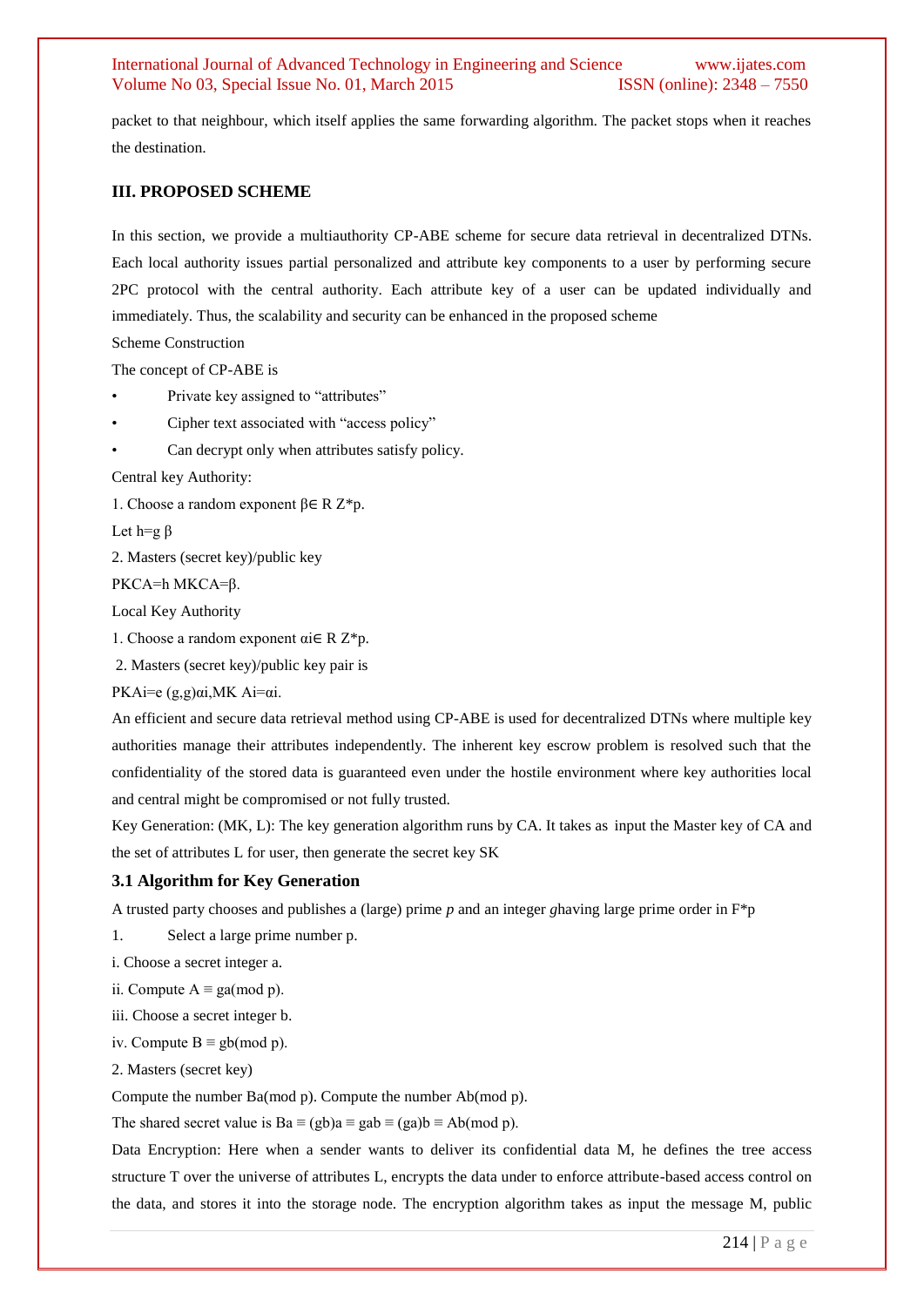parameter PK and access structure A over the universe of attributes. Generate the output CT such that only those users who had valid set of attributes that satisfy the access policy can only able to decrypt. Assume that the CT implicitly contains access structure A.

Data Decryption: When a user receives the ciphertext from the storage node, the user decrypts the ciphertext with its secret key. The decrypt algorithm run by user takes input the public parameter, the ciphertext CT contains access structure A and the secret key SK contain of user attribute set S. If S satisfies the access tree then algorithm decrypt the CT and give M otherwise gives "ϕ".

Key Update (MK, SK, old value, new value): The key updating algorithm runs by CA. It takes as input the master key of CA, old SK and old attribute value old value, and then updates the secret key SK by updating (add/delete/update) old value with new value.

#### **3.2 CP-ABE for Data Retrieval**

We provide a multi authority CP-ABE scheme for secure data retrieval in decentralized DTNs. Each local authority Issues partial personalized and attribute key components to a user by performing secure 2PC protocol with the central authority. Data confidentiality on the stored the data against unauthorized users can be trivially guaranteed .Which shown in Fig.2



**Fig. 2: Data Retrieval**

#### **3.3 Location Tracking**

Apart from this location of nodes also detected and intimates the position to neighbour nodes. Each node determines its own geographic position using a mechanism such as GPS; positions consist of latitude and longitude. A node announces its presence, position, and velocity to its neighbours by broadcasting periodic HELLO packets. Each node maintains a table of its current neighbour's identities and geographic positions. The header of a packet destined for a particular node contains the destination's identity as well as its geographic position. When node needs to forward a packet toward location, the node consults its neighbour table and chooses the neighbour closest to it. It then forwards the packet to that neighbour, which itself applies the same forwarding algorithm. The packet stops when it reaches the destination.

#### **IV. RESULTS**

The proposed system Access control and Secure data retrieval based on CP-ABE implemented in NS2Simulator. Here we perform access control and secure data retrieval by CP-ABE as well as location of node also tracked by using geographical routing protocols .which helps to identify the position on nodes and to control the access of data .Table 1shows all evaluation factors calculated values like communication cost end to end delay, throughput and packet delivery ratio .and in Fig. 4 shows the plotted graph of them.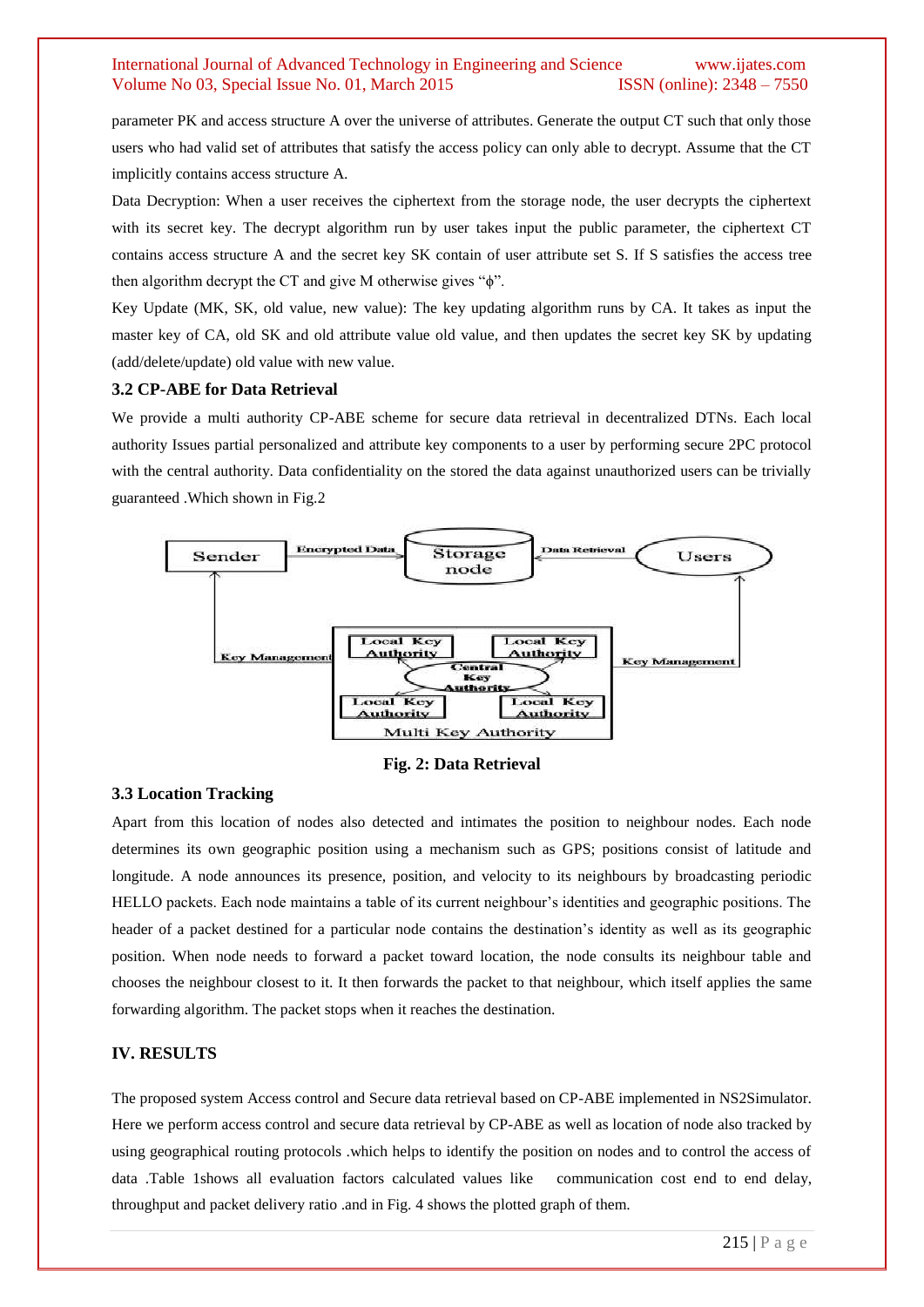| <b>Simulation</b><br>Time | Throughput(kbps) | <b>Packet Delivery</b><br>Ratio | End-to-End<br>Delay (Average) | Communication<br>Cost(bits) |
|---------------------------|------------------|---------------------------------|-------------------------------|-----------------------------|
| 30                        | 277.79           | 0.9844                          | 26.4883                       | 0.662                       |
| 40                        | 414.18           | 0.9899                          | 22.7422                       | 0.461                       |
| 50                        | 496.58           | 0.9928                          | 21.2545                       | 0.379                       |
| 60                        | 550.82           | 0.9963                          | 20.5043                       | 0.335                       |
| 70                        | 589.42           | 0.9971                          | 19.9536                       | 0.307                       |

#### **Table 1(Evaluation Values)**



**Fig. 4:Performance Graph**

# **V. CONCLUSION**

Disruption Tolerant Network (DTN) Technologies are becoming challenging and successful solution for End To End communication between wireless devices. Now DTN are becomes successful solution in hostile area like military applications that allows wireless devices .Confidential data can be access by using external storage nodes .CP-ABE is a successful cryptographic solution to access control and secure data retrieval in decentralized DTN networks where multiple key authorities manage their attributes independently. The inherent key escrow problem is resolved such that the confidentiality of the stored data is guaranteed even under the hostile environment where key authorities might be compromised or not fully trusted. In addition, the finegrained key revocation can be done for each attribute group. In the proposed system location of node also identified using geographical routing protocol, which improve performance and reduce communication cost.

#### **REFERENCES**

- [1] J. Burgess, B. Gallagher, D. Jensen, and B. N. Levine, "Maxprop:Routing for vehicle-based disruption tolerant networks," in Proc.IEEE INFOCOM, 2006, pp. 1–11.
- [2] M.Chuah and P. Yang, "Node density-based adaptive routing scheme for disruption tolerant networks," in Proc. IEEE MILCOM, 2006, pp.1–6.